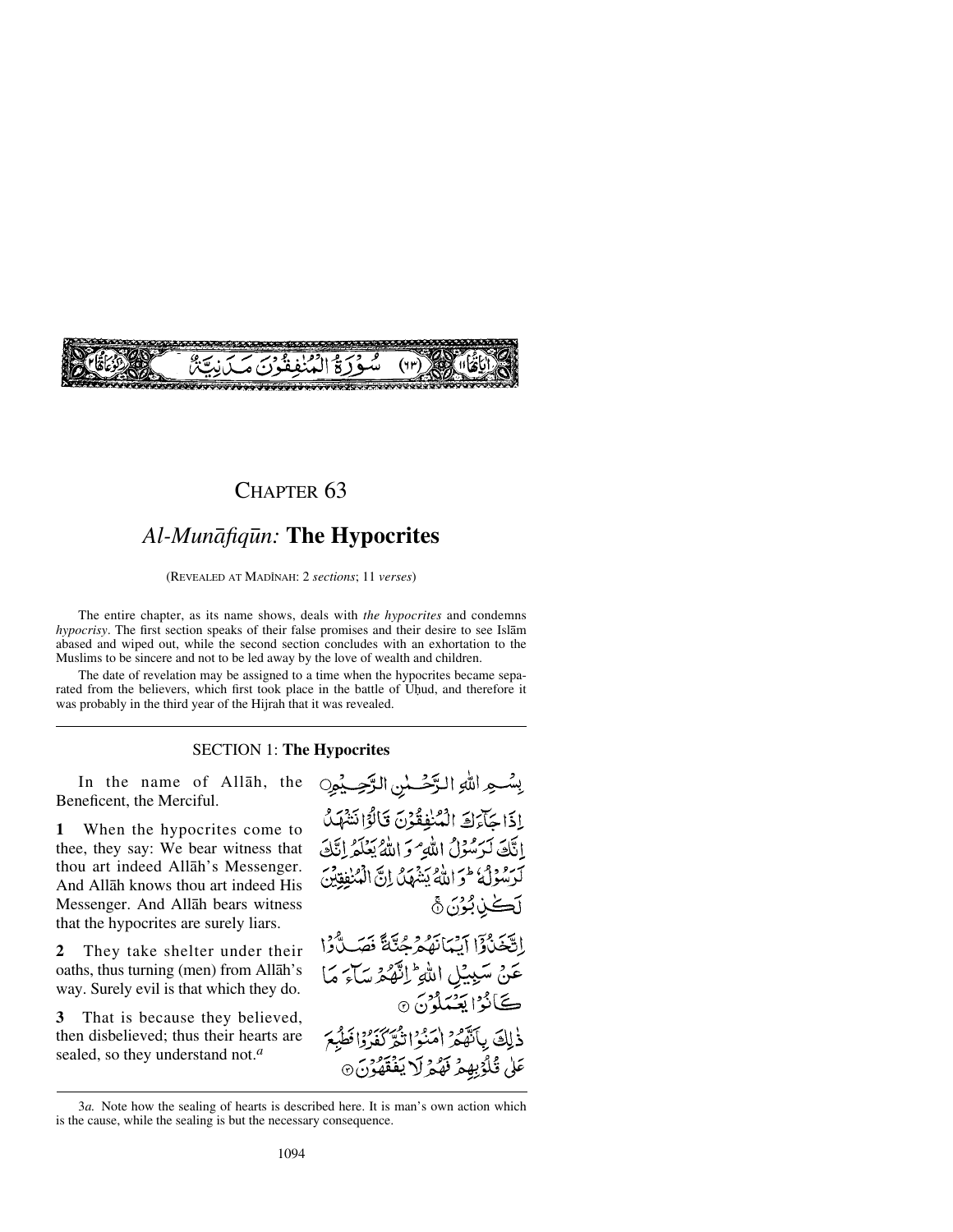**4** And when thou seest them, their persons please thee; and if they speak, thou listenest to their speech. They are like pieces of wood, clad with garments. They think every cry to be against them. They are the enemy, so beware of them. May Allåh destroy them! How they are turned back!*<sup>a</sup>*

**5** And when it is said to them: Come, the Messenger of Allåh will ask forgiveness for you, they turn away their heads and thou seest them hindering (others), and they are big with pride.

**6** It is alike to them whether thou ask forgiveness for them or ask not forgiveness for them — Allåh will never forgive them. Surely Allåh guides not the transgressing people.

**7** They it is who say: Spend not on those who are with the Messenger of Allåh that they may disperse. And Allåh's are the treasures of the heavens and the earth, but the hypocrites understand not.

**8** They say: If we return to Madinah. the mightier will surely drive out the meaner therefrom. And might belongs to Allåh and His Messenger and the believers, but the hypocrites know not.*<sup>a</sup>*

وَ إِذَا رَبِّهُمْ يَدْمِيهُ فَيَحْبُكَ أَجْسَأُمُلُهُ وَ ع هم عدد محمد<br>حقیقت میسینگ بروسة تكدوه وادرووي وبر قْتَلَقّْمُ اللَّهُ ۢ نَاتُو بِمُؤْنَكَ ُ فَيَ

وَإِذَا قِبْلَ لَهُمْ نَعَالَهُ! يَسْتَغْفِدُ يتمون الله كودا وودوور بربردو بره ودبر بر و د همهنگه

سرس» علىده أمكتغوت ' تَشْتَغْفُرْ لَمُعْ لَنْ تَغْفِرَاللَّهُ لَمُد إِنَّ اللَّهَ لَا يَصْلِي الْقَوْمَ الْفُسِقِهِ

هُ هُ الَّذِينَ يَقْوَلُوْنَ لَا تُنْفِقُوْا عَلَى مَنْ عِنْدِ) رَسُولُ اللَّهِ حَتَّى يَنْفَضُّوْاط وَ لِلَّهِ خَيَرَانِينُ السَّلَّاتِ وَالْأَكْرَضِ وَ لِكِنَّ الْمُنْفِقِينَ لَا يَفْقَهُوْنَ ۞ بَعْدُنُونَ لَيِنْ دَّجَعَنَآ إِلَى الْمَدِينَةِ الْأَعَلَّ مِنْهَا الْأَذَلَّ وَ لِلَّه -دَّةُ دَلِيَرْسُوْلِهِ دَ لِلْمُؤْمِنِينَ دَلَّ الْمُنْفِقِينَ لَا بَعَلَمُهُنَّ ۞

## SECTION 2: **An Exhortation**

**9** O you who believe, let not your

نَأَيُّهَا الَّذِينَ اٰمَنُوْا لَا تُلْهَدُّ أَمْوَالُكُمْ

<sup>4</sup>*a.* By the *cry* is here meant the *hostile incursion* of the enemy *by which the tribes are surprised* (LL). Whenever there was an incursion of the enemy, the hypocrites showed cowardice and thought that the Muslims would be crushed by their adversaries.

<sup>8</sup>*a.* So late as this revelation, the hypocrites considered themselves, in conjunction with their disbelieving friends, to be the stronger party and the Muslims to be the weaker party, whom they could easily drive out of Madinah. But they are told that they themselves will meet with disgrace. Ultimately their opposition came to naught; see 9:101*b*.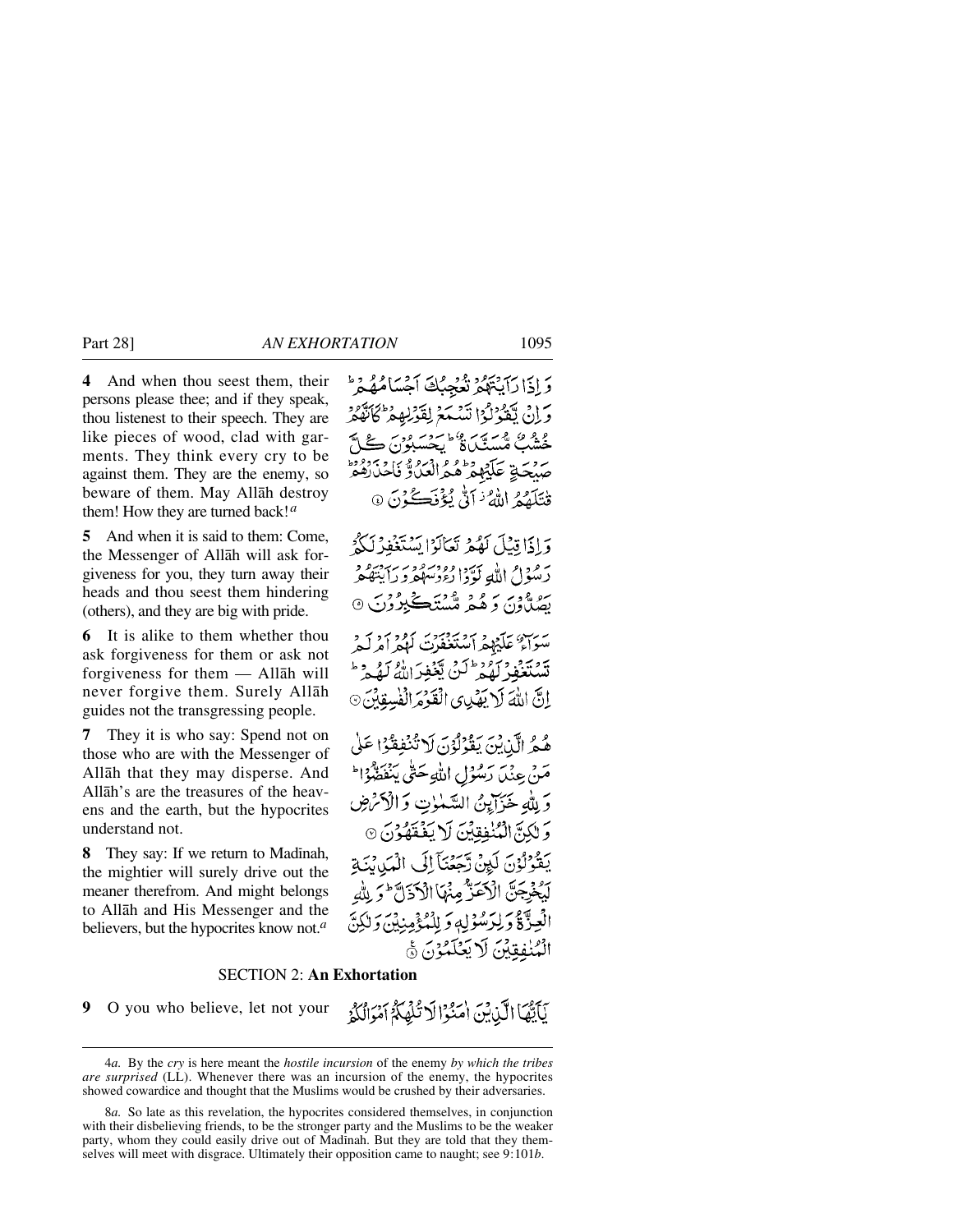wealth nor your children divert you from the remembrance of Allåh; and whoever does that, these are the losers.

**10** And spend out of that which We have given you before death comes to one of you, and he says: My Lord, why didst Thou not respite me to a near term, so that I should have given alms and been of the doers of good deeds?

**11** But Allåh respites not a soul, when its term comes. And Allåh is Aware of what you do.

وَلَآ أَوۡلَادُكُمۡ عَنۡ ذِكۡرِ اللَّهِ ۚ وَ مَنۡ يَّفَعَلُ ذٰلِكَ نَأْوَلَٰإِكَ هُمُ الْخَٰسِرُوْنَ ٢ وَأَنْفِقُوْا مِنْ مَّارَزَقْنَكُمْ مِّنْ قَبْلِ آنْ يَّاتِيَ احْدَاكُمُّ الْمُوْتُ فَيَقُوْلَ رَبِّ لَوْ لَآ ٱخَّرۡتَیۡیَ ۚ إِلَىٰ ٱجَلِىٰ قَرِیۡیٖ ٰ یَاۡصَلَّاتَ وَآَكُنْ مِّنَ الصَّلِحِينَ۞ وَكَنْ يُؤْخِرَ اللَّهُ نَفْسًاإِذَا جَاءَ جَلَّهَا وَ اللَّهُ خَبِيْرٌ بِمَا تَعْمَلُوْنَ ﴾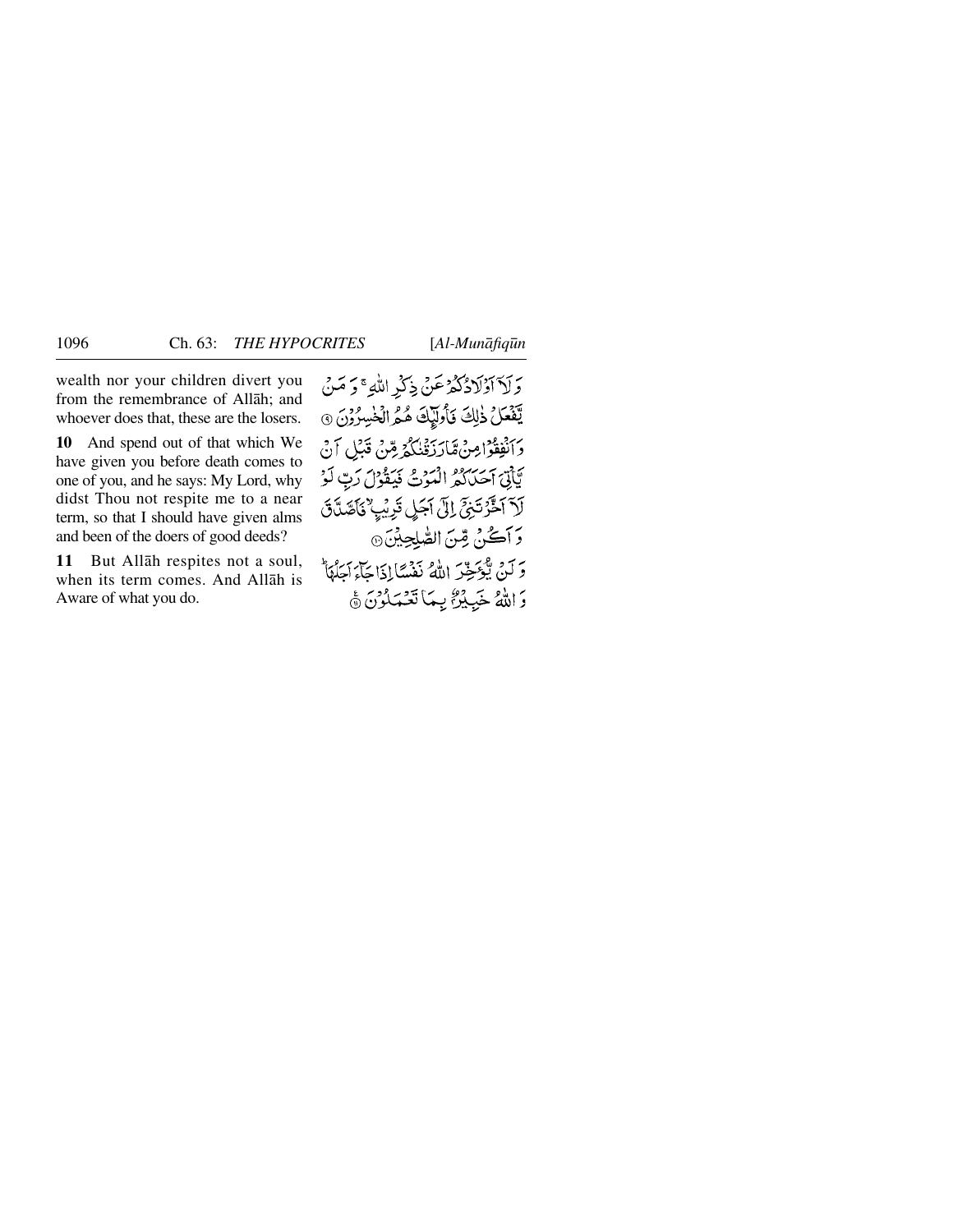# (5ْ التَّعْيَابُينِ مَهْ

## CHAPTER 64

# *Al-Taghåbun:* **The Manifestation of Losses**

(REVEALED AT MADÍNAH: 2 *sections*; 18 *verses*)

This chapter not only warns the disbelievers of the evil consequences of their deeds but also exhorts the believers to continue their march towards spiritual advancement, not permitting worldly attractions to interfere in the necessary attainment of perfection. The chapter is appropriately entitled *The Manifestation of Losses*, because, not only will disbelievers find their losses manifested on a certain day, but believers will also find such losses manifested, if they have been remiss in fulfilling their obligations.

The first section, after referring to Allåh as being the Creator of both believers and disbelievers, warns the disbelievers of the consequences of their evil deeds on the day of Resurrection. The second section exhorts the Muslims to be obedient to the Messenger, and not to be led into a wrong course by worldly allurements.

There is a difference of opinion as to whether this chapter is of Makkan or Madinan origin; the majority incline to the latter opinion. Internal evidence shows it to be an early Madinan revelation.

### SECTION 1: **Disbelievers Warned**

In the name of Allåh, the Beneficent, the Merciful.

**1** Whatever is in the heavens and whatever is in the earth glorifies Allåh. His is the kingdom, and His the praise; and He is Possessor of power over all things.

**2** He it is Who created you, but one of you is a disbeliever and one of you is a believer. And Allåh is Seer of what you do.

**3** He created the heavens and the earth with truth, and He shaped you, بِسُهِ اللهِ الرَّحُمٰنِ الرَّحِيْمِِ يسبِّحُ بِللهِ مَا فِي السَّمْوٰتِ وَمَا فِي الْأَمْرَضِ ۚ لَهُ ۚ الْمُلْكُ وَ لَهُ الْعَبِدِ ۚ وَرَ مِّن عَلٰى ڪُلِّ شَيۡءٍ تَبِيۡرُ ۞

هُوَ الَّذِينُ خَلَقَكُمْ فِيئُكُمْ كَافِرٌ وَمِنَكُمْ مُنْتَوْصِرٌ أَحْ اللَّهُ بِيمَا تَعْمَلُوْنَ بَصِلَرٌ ۞

خَلَقَ السَّمْلُوتِ وَ الْأَرْضَ بِالْحَقِّ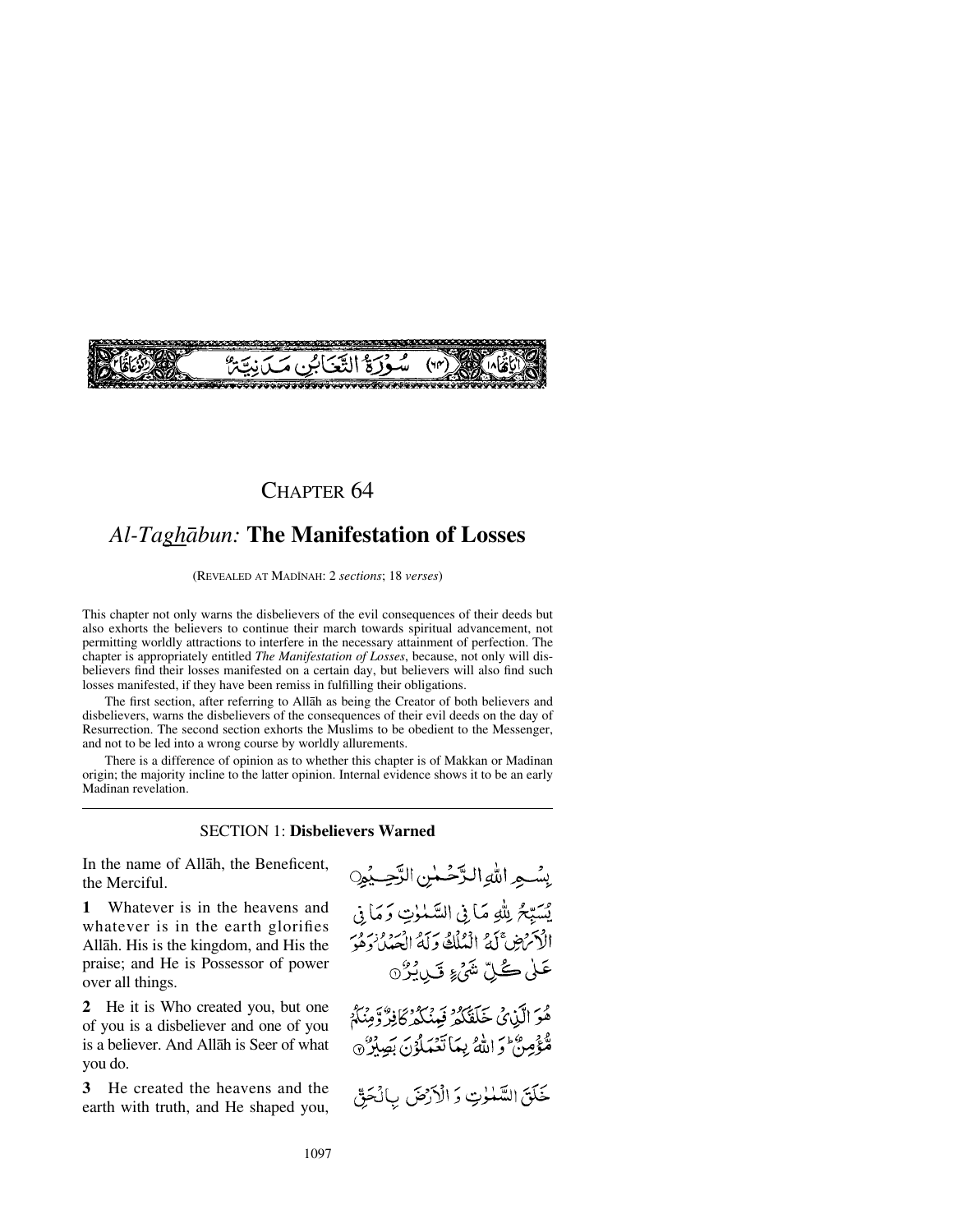then made goodly your shapes; and to Him is the resort.

**4** He knows what is in the heavens and the earth, and He knows what you hide and what you manifest. And Allåh is Knower of what is in the hearts.

**5** Has there not come to you the story of those who disbelieved before, then tasted the evil consequences of their conduct, and they had a painful chastisement?

**6** That is because there came to them their messengers with clear arguments, but they said: Shall mortals guide us? So they disbelieved and turned away, and Allåh is above all need. And Allåh is Self-Sufficient, Praised.

**7** Those who disbelieve think that they will not be raised. Say: Aye, by my Lord! you will certainly be raised; then you will certainly be informed of what you did. And that is easy to Allåh.

**8** So believe in Allåh and His Messenger and the Light which We have revealed. And Allåh is Aware of what you do.

**9** The day when He will gather you for the day of Gathering, that is the day of the Manifestation of losses.*<sup>a</sup>* And whoever believes in Allåh and does good, He will remove from him his evil and cause him to enter Gardens wherein rivers flow, to abide

بر سرگرد کی جس مرکز ہے دی۔<br>وصوبرگہ فیاحسن صوبر کے د الكه الكصيرة يَضْلَعْهُ مَآنِي السَّمْلاتِ وَ الْأَدْرَضِ وَ یبیمکه که ایمبرگون و ما تعلینون ا وَ اللَّهُ عَلِيْهِ ۚ بِذَاتِ الصُّبُّ ذِينٍ ۞ آلَهُمْ بِأَنْتِكُمْ نَبَعُّ!الَّيْنِ يُسَرِّئُهُ وَإِمِنْ قَبَلْ ٰ فَيَدَاقَنُوْا وَيَأْلَ أَمُرِهِهِ وَلَهُهُ ۚ عَدَّاتٌ أَلِدُهُ @ ذٰلِكَ بِأَنَّهُ كَانَتْ تَأْتِبُهِ ۚ رُسُّ بِالْبَيِّنْتِ فَقَالَةَ اآتِشَةٌ تَمْكِنُّ دَنْتَانَ نَكَفَدُوا دَ نَرَلَّهُ! وَ اسْتَغَنَى اللَّهُ وَ غَبۡنٌ ۡحَمِیۡنُدُ ۞ بر به الگذين كَعُدُودَ بن ملحق موسود.<br>زَعَيْمِ الَّكْزِيْنَ كَعُرُوا أَنْ لَنْ يَبْعَثُوا ۖ قْتُلْ بَيْلَى وَ سَ تَيْ كَنْبْعَةَ ثُمَّ قَالَةً يَمْ يَبْدَئَهَمْ بَيْ يِمَاعَيِلْتُمْرَّرَ ذٰلِكَ عَلَى اللهِ بَيْدِيْرٌ ۞ فَأَصِنُوا بِأَلَّٰهِ وَرَسُوْلِ وَالتَّوُدِ الَّيْنِ فَيَ آنْزِلْنَا وَ اللَّهُ بِيَا نَعْبَلُوْنَ خَبِيْرٌ ۞ التَّغَابْنِ وَ مَنْ يُؤْمِنُ بِاللهِ وَيَعْمَلْ صَالِحًا يُّكَفِّ عَنْهُ سَيِّأَتِهٖ وَيُدْخِلُهُ حَدَّّتِ تَجْرِيُّ مِنْ تَحْتِهَا الْأَنْفَارُ خَلِيلَنَّ

<sup>9</sup>*a. Taghåbun* is derived from *ghabn*, which means *the causing of loss* to another. It may be either in property or in judgment, and *ghabintu kadhå* means *I neglected the thing. Yaum al-taghåbun* is the day of Resurrection, *on account of the manifestation on that day of the ghabn* or *the loss* (R).

The day of Resurrection is called the day of *Taghåbun* because the loss that a man suffers is generally hidden from his eyes in this life, and it will be manifest on the Judgment day.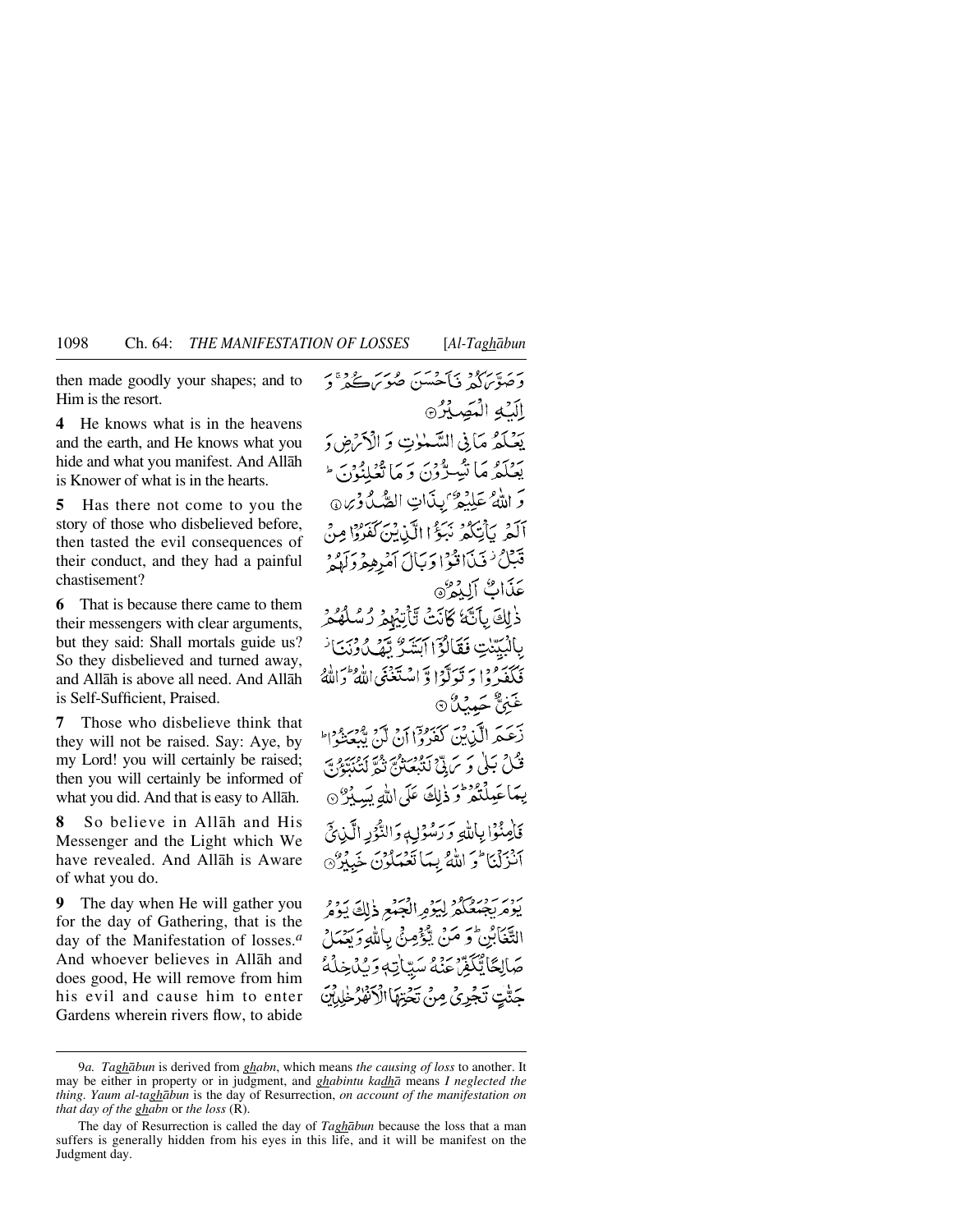therein forever. That is the great achievement.*<sup>b</sup>*

**10** And those who disbelieve and reject Our messages, they are the companions of the Fire, abiding therein; and evil is the resort.

### SECTION 2: **An Exhortation**

**11** No calamity befalls but by Allåh's permission. And whoever believes in Allåh, He guides his heart. And Allåh is Knower of all things.

**12** And obey Allåh and obey the Messenger; but if you turn away, the duty of Our Messenger is only to deliver (the message) clearly.

**13** Allåh, there is no God but He. And on Allåh let the believers rely.

**14** O you who believe, surely of your wives and your children there are enemies to you,*<sup>a</sup>* so beware of them. And if you pardon and forbear and forgive, surely Allåh is Forgiving, Merciful.

**15** Your wealth and your children are only a trial, and Allåh — with Him is a great reward.

**16** So keep your duty to Allåh as much as you can, and hear and obey and spend; it is better for your souls. مَآآصَابَ مِنْ مُّصِيْبَةٍ إِلاَّ بِإِذْنِ اللَّهِ رَ مَنْ يُؤْمِنْ بِاللَّهِ يَهْدِ قَلْبَهُ ۚ وَاللَّهُ بِكُلِّ شَيْءٍ عَلِيْمُ ® رَ أُطِيعُوا اللَّهُ وَ أَطِيعُوا الدَّمْولَ ۚ فَبَانَ تَوَلَّكَنَّكَمْ فَبَاتَّعَهَا عَيْلَ سَ سُؤلِيَنَا الْبَلْغُ الْمُبِيْنُ ٢ اللَّهُ لَآ إِلَٰہَ إِلَٰٓ هُوَ ۚ وَ عَلَى اللّٰهِ فَلَيۡنَوَكِّلِ الْمُدُّمِينُوْنَ ۞ نَأَمَّهَا الَّذِبْنَ أَمَنُوْٓالِابِّ، مِنْ أَذْوَاجِكُمْ رىزدىدۇر ئەر ئاتىدۇر.<br>د اۆلادگۇغىگارالىگە فاخىلاردىقىم دَ إِنْ تَعْفَوْا دَ تَصْفَحُوا دَ تَغْفِرُوْا فَبَانٌ اللهَ غَفُوْسٌ رَّحِيْهُ ۞ إِنَّمَآ أَمُوَالُّكُمۡ وَ اَوۡلَادُكُمۡ فِنۡنَهُ ۚ وَاللَّهُ عِنْدَاهُ آَجُرٌ عَظِيْمٌ @ فَاتَّقَوْااللَّهَ مَااسْتَطَعَنْهُ وَاسْتَعْبَالَ دَ آطِيعُوْا دَ آنْفِقُوْا جَبِيْرًا لِّلاَنْفُيْهُ

ِ فَيُهَآ أَبَدَآ الْذَٰلِكَ الْفَوْسُ الْعَظِيْمُرُ 9 دَ الَّذِينَ كَفَرٌدُا دَ كَنَّابُوْا بِابْتِنَآ أُدلَّلِكَ أَصْحٰبُ التَّاْرِخْلِيدِينَ فِيُهَا كَوَبِثَّيسَ الْمَصِبُرِثَ

<sup>9</sup>*b.* Note that he who acts righteously will have his evil removed, because a change comes over his life. There is no doubt that, when a complete transformation takes place in the life of a man, the consequences of the evil which he might have previously wrought are wiped out.

<sup>14</sup>*a.* Because it is most often for the sake of one's wife and children that one acts wrongfully towards others. Thus, in some cases the wife or the children become an enemy to man. Note the use of the word *min* ("of"), which shows that it is only occasionally that a man is led to an evil course.